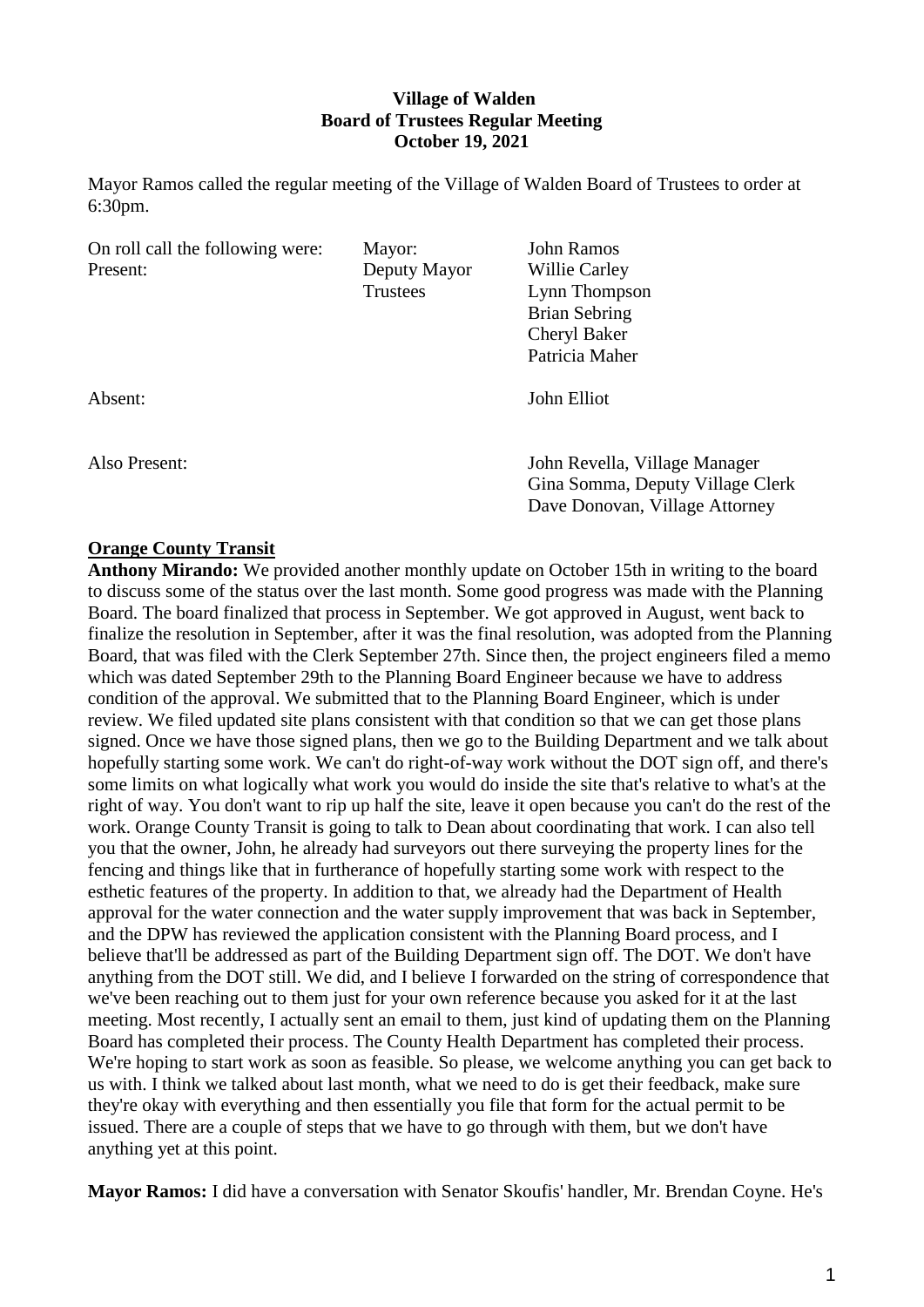eager to obtain some statistical data and information so that he can help the Senator possibly discuss it with the DOT higher ups, to see if we can facilitate this. I'll keep in touch with you. I know I emailed you about a chronological order of dates so that I can forward to them.

**Anthony Mirando:** I actually put that together already. I certainly don't want it going to be calling out any people I know personally. But as far as touches go, we can we can go through that. It's been multiple submissions and submissions, I think 3 over the last 11 months or so. And I would say at least 10 contact efforts just by virtue of email plus phone calls. We've been trying to do it on a basically a monthly basis over the last year or so. But I'll get you some more details.

### **Public Hearing - Local Law 5 of 2021 - Towing**

Trustee Baker made a motion to open Public Hearing Local Law 5 of 2021 – Towing. Seconded By Trustee Sebring. All ayes. Motion carried.

Deputy Mayor Carley made a motion to Public Hearing Local Law 5 of 2021 – Towing. Seconded by Trustee Maher. All ayes. Motion carried.

### **Manager's Report**

**Manager Revella:** We've continued work down at the Community Center. I met with the DPW Super and the Engineer a few times down there to check on progress and make sure we're on track. Hope to at least have the skeleton up before winter, where they believe they're on track with that. There were a couple of delays due to materials coming in, but that's been corrected. Went over the indoor sports and COVID regulations with Rec Coordinator and the Village Attorney to make sure we're following guidelines. Met with Montgomery IDA again and Mayor Ramos regarding the Falcons Rest. They have the next meeting on November 9th, where they likely will vote on whatever they're going to give to that project. Encourage all to attend and voice your concerns. Went to the Transportation Council Planning meeting. We did discuss transportation updates in the region. The main focus that this study is on is rail trails and interconnecting rail trails throughout the region, not just the county. They have a plan to do that over the next several years. Met with Chief Herlihy to interview potential part time officers. We did make 1 selection who took their oath today. They will be at the next board meeting for introduction. Went over Parkland Fees with the Village Attorney and the Mayor as well. We also had another meeting with the applicant about that. The Rec Coordinator has been assisting with the Wooster Playground updates for the anniversary celebration from the committee that started the Wooster Playground. Engineers trying to finalize the bid for the waterfront park so that bid can go out. Indoor soccer and basketball registrations are up. The Trunk or Treat is at Bradley Park on October 30th from 6-8pm. Trick or Treat is the next day from 6-8pm. The Building Department has been working on permits, reports, they did finally get some finality on a few court matters, so we got some things off the docket and hopefully those things get remedied quickly. Clerk has been updating Facebook, the website, helping out with the 207c and Comp. We worked on some MSD reports for the county to update positions and generally assisting with lots of things in the office. Treasurer has finalized the AUD report to the comptroller. We're waiting for the fiscal stress to come back from them to see how we're doing. It looks to be still well. Also, bank recs and cash reports being updated, as well as follow up with the internal audit. We did get a draft audit report from RBT and hopefully we can get that finalized and a presentation to the full Board soon. DPW is trying to get caught up. Cutting back routes before winter. So it won't ruin the plow trucks. They're working on the Community Center project and general maintenance as usual. Police have still been struggling to fill vacancies. We have a full time officer coming back tomorrow. Should help some of the void as well as the new hires. They're still working on trying to get saturation patrols into certain areas for speed and traffic enforcement. Keep working on that. Nothing different to report from the court or the library. The Attorney has drafted some memos for the Board as well.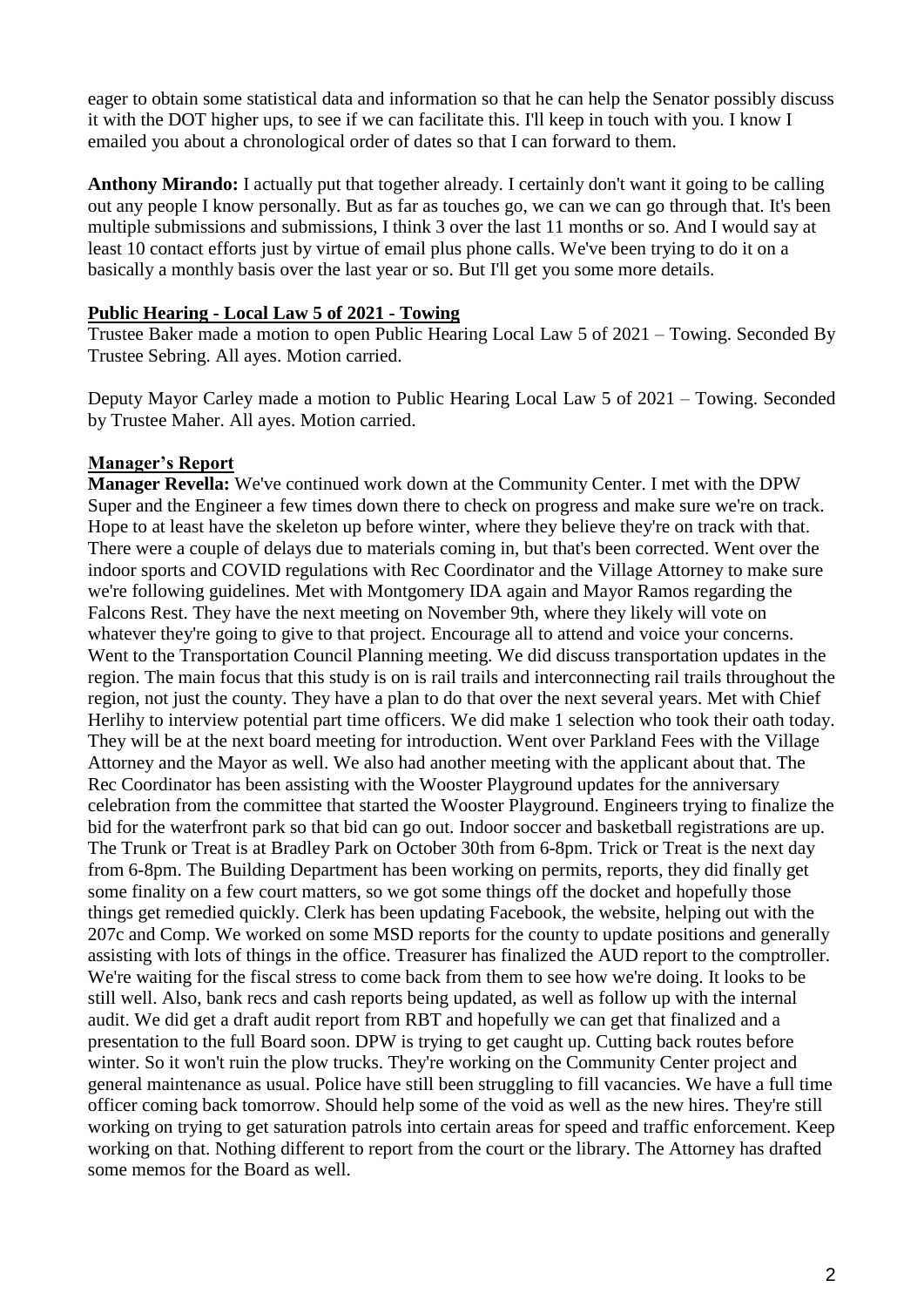**Trustee Sebring:** Any idea when you're going to start digging the footings at a Senior Center?

**Manager Revella:** The contractor's digging those so we're hoping to coordinate this week to get them done. Then they believe a week after that to get the pads in depending on the weather.

### **Approval of October 5, 2021 Minutes**

Trustee Sebring made a motion to approve the October 5, 2021 Minutes. Seconded by Deputy Mayor Carley. 5 ayes. 1 abstention (Trustee Thompson). Motion carried.

### **Public Comment on Business of the Board**

**Becky Pearson:** 167 Walnut St. You said you're having a meeting with the developer on the park fees today?

**Manager Revella:** We had one.

Becky Pearson: Just the Mayor? Who was involved in that discussion?

**Manager Revella:** It was me, the Mayor and our Attorney.

**Becky Pearson:** Was the whole Board was involved in the discussion or no?

**Manager Revella:** Me, the Mayor and the Attorney was the first time. The second time it wasn't just me and the Mayor. It was the Trustee Sebring, Trustee Thompson and the Mayor.

**Susan Taylor:** 80 East Ave. On April 4th, 2011, the Village of Walden Board amended the park fees for new construction to \$2000 per unit from \$1000. This was done after board discussion and input from the Parks Department. Despite what has been the argument by developers of new construction, residents of those developments are not isolationists. Those developers would have us believe that those residents shun develop parks in favor of amenities that are offered exclusively to residents of those developments. The truth is quite to the contrary. Those community members send their children to our summer camp, attend our outdoor concerts, use the ball fields at Bradley Park, throw in fishing lines at Olley Park. Their children enjoy meeting their friends and playing basketball at the teen center, or use the courts at Wooster Grove. They attend the Harvest Fest, use the playgrounds at Wooster, Olley Park, Midge Norman Park and Bradley Park. They enjoy walking their dogs on the trail at Olley and picnicking under their pavilions at Bradley and Olley. At the current rate, the park fees for Kidd Farm would be \$408,000. At your last meeting, the owner of that property felt that \$100,000 might be appropriate given the amenities that in this new development would offer their residents. I'm not sure what the going rate for 2 gazebos is these days, but I would venture to say that they aren't worth \$308,000. He also suggested that a private meeting would be in order and that the board should limit the members present to 3. Otherwise, the meeting would have to be held in public. He wanted to avoid that as financials would be discussed. Where better to discuss those kinds of financials than in public. The taxpayers of this Village are more than entitled to know just how these things work and how their elected officials are seeing to their rights. Of course, the fees charged can be amended as the board sees fit, but for any land owner to suggest that debate should exclude any duly elected board members and exclude the taxpaying public is ludicrous. Any discussion about fees that were duly set and voted on by the Village Board in public should be debated in the same venue under the same public scrutiny under which they were adopted. My second issue is was the meeting before, Trustee Thompson said something about the lack of record of a public vote when the salary of the Treasurer was amended. If my memory serves me, when I was charged with replacing a Clerk that had resigned. I was informed that the new hiree would have to be hired under the same salary and that if we wanted to make the salary different, we would have a discussion and the board would take a vote to do that. I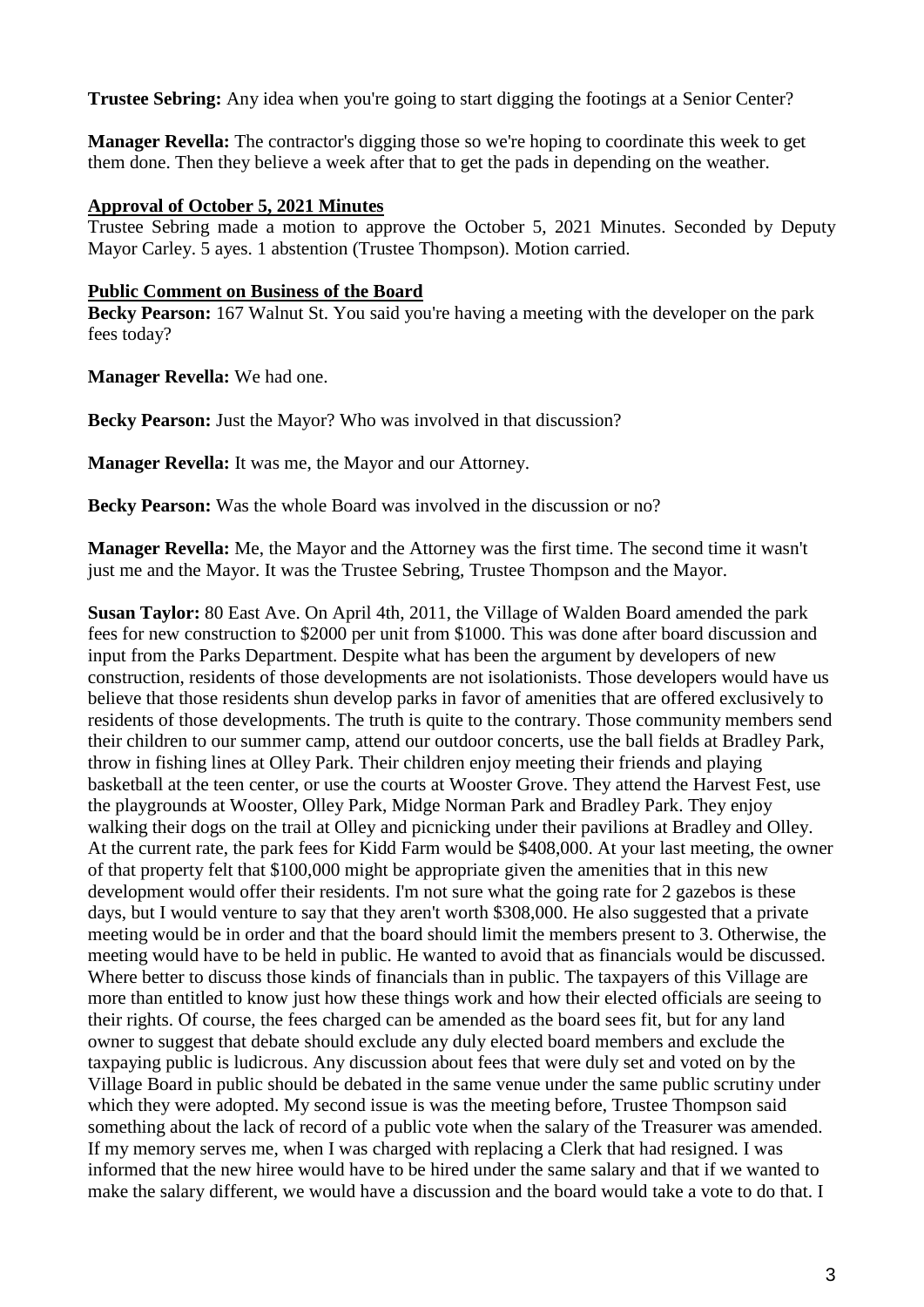don't know whether the rules have changed since April, but if Trustee Thompson is accurate and there is no vote by the board to amend that budget, why? I guess the salary has been amended by seven hundred and something dollars. If there is no vote and that shouldn't have been amended or it was amended in error, I don't know how it was amended and there is no board vote to amend that. Then you owe the Treasurer money. Seven hundred and whatever dollars should be added to her salary. If the board decides they want to amend it, then by all means take a vote. I would like to know that since it was amended, was there a budget transfer for the seven hundred and change that was in that line? Was there a budget transfer to transfer that to another line in the budget? And where did it go? The last thing is, I'm the maker of the 2 houses in this cabinet. I was proud of them when I made them and now I'm embarrassed about them because they're falling apart. They look horrible. So, when people come in this building, I think that same cardboard box has been sitting there. I know we have a new Historian, it would be nice if she could come in and maybe change these and please throw out those houses. Now I'm embarrassed that I made them and they look horrible and you're going to get mice.

**Mary Ellen Matise:** 54 Gladstone. Thank you, Sue, for saying \$408,000 and then \$100,000 is what they're willing to offer. Maybe \$300,000 dollars of benefit to the local residents at their facilities could be negotiated. How about that?

#### **Action Items: Local Law 5 of 2021 – Towing**

Trustee Sebring made a motion to adopt Negative Declaration. Seconded by Trustee Sebring. All ayes. Motion carried.

Trustee Maher made a motion to adopt Local Law 5 of 2021 – Towing. Seconded by Trustee Thompson. All ayes. Motion carried.

# **Resolution 5-21-22 – Village Property In the Town**

**Manager Revella:** Every year we have to adopt a resolution to exempt our properties that are in the Town from taxes. We have our well properties in the Town.

**Mayor Ramos:** Do we have to make a resolution?

**Attorney Donovan:** The Clerk had sent me the resolution. We do this every year. This is to exempt tax parcels. The certified copy of the resolution goes to the County Legislature. County Legislature exempts municipally owned properties throughout the county, but they need the resolution from us. This is for tax year 2023 and we do this every year. The County Legislature wants to have it by the end of November. So, if you do that tonight, then I'll just pencil in the resolution, because it's the same tax parcels, you just change the year.

**Mayor Ramos:** So, not having the resolution document is suffice?

**Attorney Donovan:** Suffice for you to make the motion, because I'm going to just fill in the blanks of that resolution that the Clerk had sent to me.

**Deputy Mayor Carley:** What have we done in the past? I mean, respectfully, we trust you. But we don't have it before us.

**Manager Revella:** You're approving a resolution that says the section block and lots to exempt from tax. That's the only thing it says. That's all you're approving.

**Attorney Donovan:** Otherwise you get a tax bill from the Town of Montgomery for these parcels.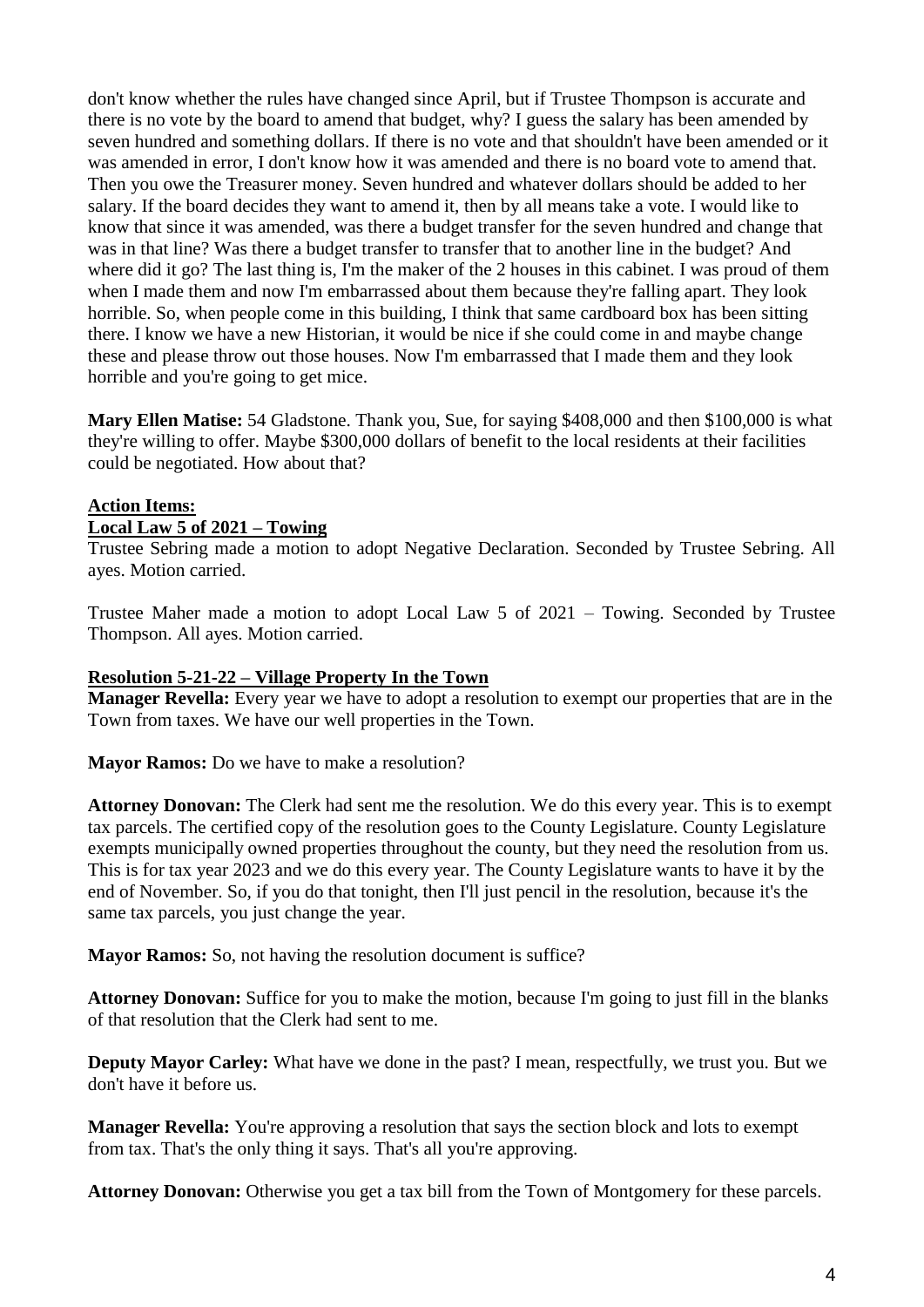**Deputy Mayor Carley:** I agree with it, but we don't have it. Do we have enough time?

**Mayor Ramos:** I'd rather have the resolution in hand.

**Deputy Mayor Carley:** Will there be still enough time?

**Mayor Ramos:** Have the resolution to us by the November 16th meeting.

**Trustee Sebring:** I know that we've done it every year since I've been on the board without the resolution. It's cut and dry. Send that to the County so we don't have to pay taxes on that.

**Trustee Thompson:** If you want to wait for the resolution, that's fine, but I agree with Brian and Dave that we have the parcel numbers here. Us waiting for this particular piece of paper isn't really going to change or impact anything.

**Trustee Maher:** I just saw the email, so I'm good.

**Trustee Baker:** I agree. I don't see the need to wait. I think we are fine to do it now.

**Trustee Sebring:** I'm fine with it.

**Deputy Mayor Carley:** I just didn't read it and typically if I vote on something, I've read it then I can stand by it. But I do agree that if it's cut and dry as everyone said then it's ok.

**Trustee Sebring:** We even did it when you were on the board.

**Attorney Donovan:** Would the board feel better if I read the resolution? I found Marisa's email. When the letter came in from the County, it was sent to me and I said this is a standard resolution from every year. I asked Marisa if she had it. She said she responded, yes and here it is. All that needed to be done was to change the dates. \*read resolution into the minutes\*

Trustee Thompson made a motion to adopt Resolution 5-21-22 – Exempt Properties. Seconded by Trustee Maher. All ayes. Motion carried.

# **Overlook at Kidd Farm – Parkland Fees**

**Mayor Ramos:** The last board meeting we had discussed this. The developer had come up. Now this is for us to continue discussion and we can make a decision tonight.

**Attorney Donovan:** The board can do whatever they want, but weren't we talking about at another time at a subsequent meeting?

**Manager Revella:** Discussing tonight's meeting and making a decision at the next meeting.

**Mayor Ramos:** Yes, open discussion now and then pass decision.

**Attorney Donovan:** I just provided a memo to the board this afternoon. I wouldn't have expected anyone to have read it and digested it at all. I thought this was just for discussion then it was a decision at a subsequent meeting.

**Trustee Maher:** I was not at the meeting that everyone else was at. Can we get a little synopsis of what was discussed.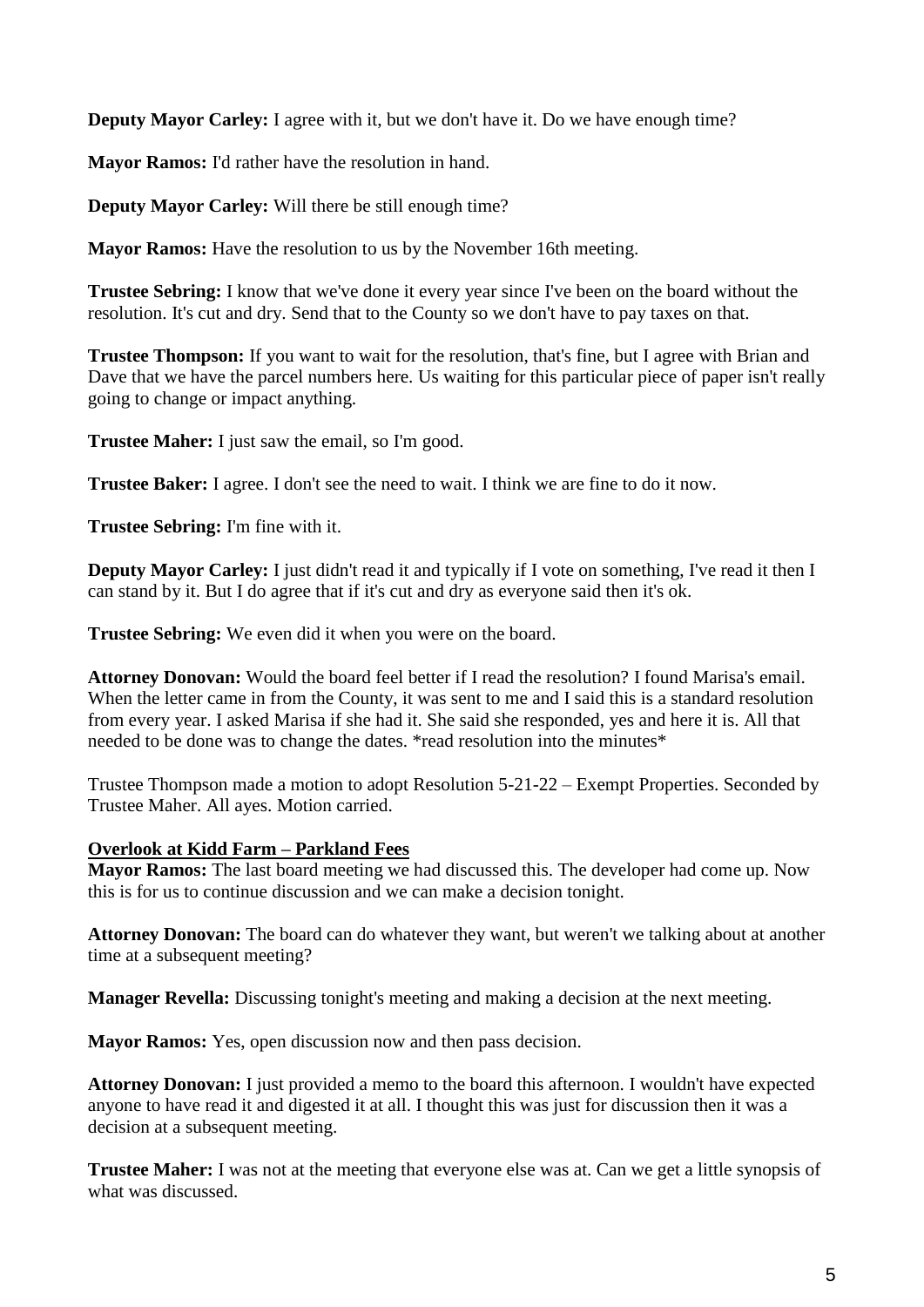**Trustee Baker:** I thought the amount that Mr. Jacobowitz had offer with the \$100,000 was a bit of an insult. If anything concerning that how long ago that the amount was decided, the \$408,000 actually it should actually be increased to accommodate the additional costs and changes in time. I don't think anyone would find it realistic that children are going to be happy hanging out at a gazebo all summer. They're going to want to go to Bradley Park use the skateboards, our wonderful parks, the Rail Trail and those things need to pay for it. It's going to be additional people, additional wear and tear, additional staff, maintenance.

**Trustee Sebring:** With what he's offering on his development, there's nothing but amenities to me. We here in the Village have a lot of activities, the parks, like former Mayor Sue Taylor had said that we supply everything for the kids in the Village. They can go to any one place at any one time, which they will do once that project is fully complete. They will exercise their use of it at no cost. But back then, when that new rate was put in force Mr. Jacobowitz is well aware of it. He sat in with that committee from start to the end. So, he knows exactly what is said, what's being done and now coming to the end. That was an insult of \$100,000. I'm in favor of having him paid \$2,000 per lot like everybody else. Unfortunately, that's a lot of money. He's building a big development that costing him millions. I'm in favor of sticking to the original agreement of \$2,000 per unit.

**Trustee Thompson:** I also agree. This project has been in the discussion mode for how many years now. We agreed to \$2,000 per lot. I do understand what Trustee Baker is saying. Perhaps we should even reevaluate that number because expenses for everything have gone up since this original amount was agreed upon. One of the things that disturbs me, I think everybody agrees there is quite the need for housing all over the County. It's my understanding that the Village welcomes this project because it would be beneficial not only to Walden, but to the Town, to the County as well. I'm really getting weary of feeling like our communities are giving everything away to developers. These projects are coming with the idea of enhancing our communities, bringing good things to our communities. I just don't think that we should have to continue to make concessions to get people to come here and put in these developments. I think we should be the ones that are getting the benefit from these projects. I agree, the number that has been thrown around \$100,000 is just not even realistic. It's not fair.

**Deputy Mayor Carley:** Just to be fair and have a balance of this, Mr. Jacobowitz, he said he started at that. He didn't just say, here's \$100,000 and let's move on. He said, start at that. And that was talking about negotiations. John, did you all meet concerning those negotiations?

**Manager Revella:** We met yesterday and he explained what benefits he's giving the public from his development. We had some questions back and forth. He explained why he wanted to split it between parkland and public benefit. We were in consensus that we didn't feel any of it should be towards a public benefit. All should be towards parkland because that was the intent. We have plenty of parkland things that we need improvements on that the money can go towards, however much that dollar amount that the board decides it to be.

**Deputy Mayor Carley:** Was there another dollar amount?

**Manager Revella:** No.

**Deputy Mayor Carley:** That was his final offer?

**Manager Revella:** He didn't say that either.

**Deputy Mayor Carley:** That's what he said, so I thought it went up from there through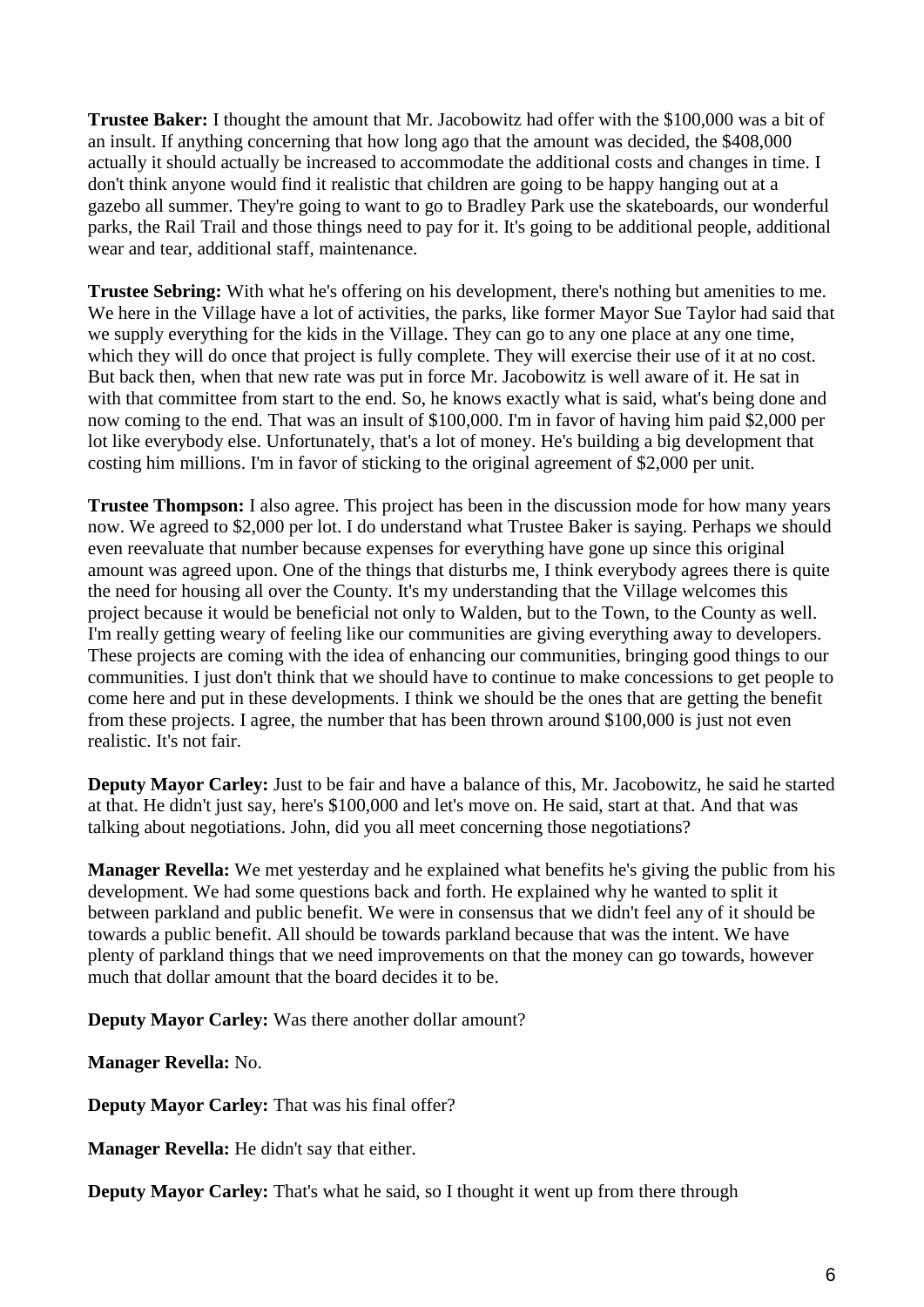negotiations, you come up with a number, as the honorable Mayor Taylor said. It can be adjusted. However, I guess it wasn't adjusted.

**Trustee Thompson:** Basically, it was just him giving us information. He was sharing what was on his mind with us. We didn't really have any discussions about negotiating back and forth about moneys.

**Deputy Mayor Carley:** Okay. Definitely \$100,000 is too low. Then the law does state that it's \$2,000 per unit. It comes out to \$408,000. We stick by that and we don't want to create a precedent every time somebody builds something as Trustee Thompson said, we're always getting the short end of the stick. I'd like to be nice too, but we got to be men in business. He had the numbers up front. I say we stick with the numbers.

**Mayor Ramos:** We just went before the IDA and we fought a good battle and we won. This is another issue with developers wanting to enter our area and try to pay as less as possible. I understand the need to make money, but this project has been going on for 13-14 years. We've taken steps to help this process. I was a Trustee on board, an honorable Mayor Taylor was in. We thought about it really hard and we came up with the \$2,000 per unit. We thought that was fair. We're getting 204 units on an average 3-4 members in each family. So, we're talking about a significant amount of more people traffic in the Village. Our parks are great, the upkeep is fantastic, but we like to do certain things and our conversation with the developer said that we have too much. Their statistics and their data, which wasn't provided to us, said that we are above the national standard. I beg to differ. There are amenities and things that we need for our parks. This \$400,000 would suit additionally to our needs that we can use. By specifically giving a figure amount wasn't the right way to do it. If you're going to negotiate, you find out what both sides of the table are looking for and then you see what their needs and their wants are. I would welcome anybody to come out and figure out what the needs of our parks are and for everybody on the board that we should be consistent with the dollar amount that was stipulated in our April 4th meeting. Still remain at the \$2,000 per unit for 204 residences.

**Manager Revella:** Just to clarify for the public, 2 things. 1 is that the Planning Board did adopt and declare that there was a need for a contribution to parkland. So, that's been decided. It was agreed upon by the developer as well, so they know that they have to pay something. Another thing that was agreed upon by the Planning Board, which was nice of them, the developer only pays the first half upon issuance of the building permit and the building in phases. So, he's not paying the whole amount upfront. It's over time. As they get building permits, which phase one is about 25, that's only \$25,000 upfront. And then the second \$1,000 of the \$2,000 per unit comes in upon issuance of the CO. It's hard to say there is a financial strain when there's been a lot of give on behalf of the Village already. I just want to make sure the public's aware the Planning Board did say that in their declaration.

**Attorney Donovan:** In their resolution, they made specific findings that are required by state law, by our local code that first of all, the law requires that you provide parkland in a residential subdivision. If you can't provide parkland, the law provides that you provide a fee in lieu of parkland so long as the Planning Board makes specific findings, which the Planning Board did. The only issue really for the Village Board is the amount.

**Trustee Baker:** Does the board have to stick with the 408 and not be able to go above that?

**Manager Revella:** I don't think we can go above that now because the development's already been approved. They would be under whatever amount you had adopted at that time.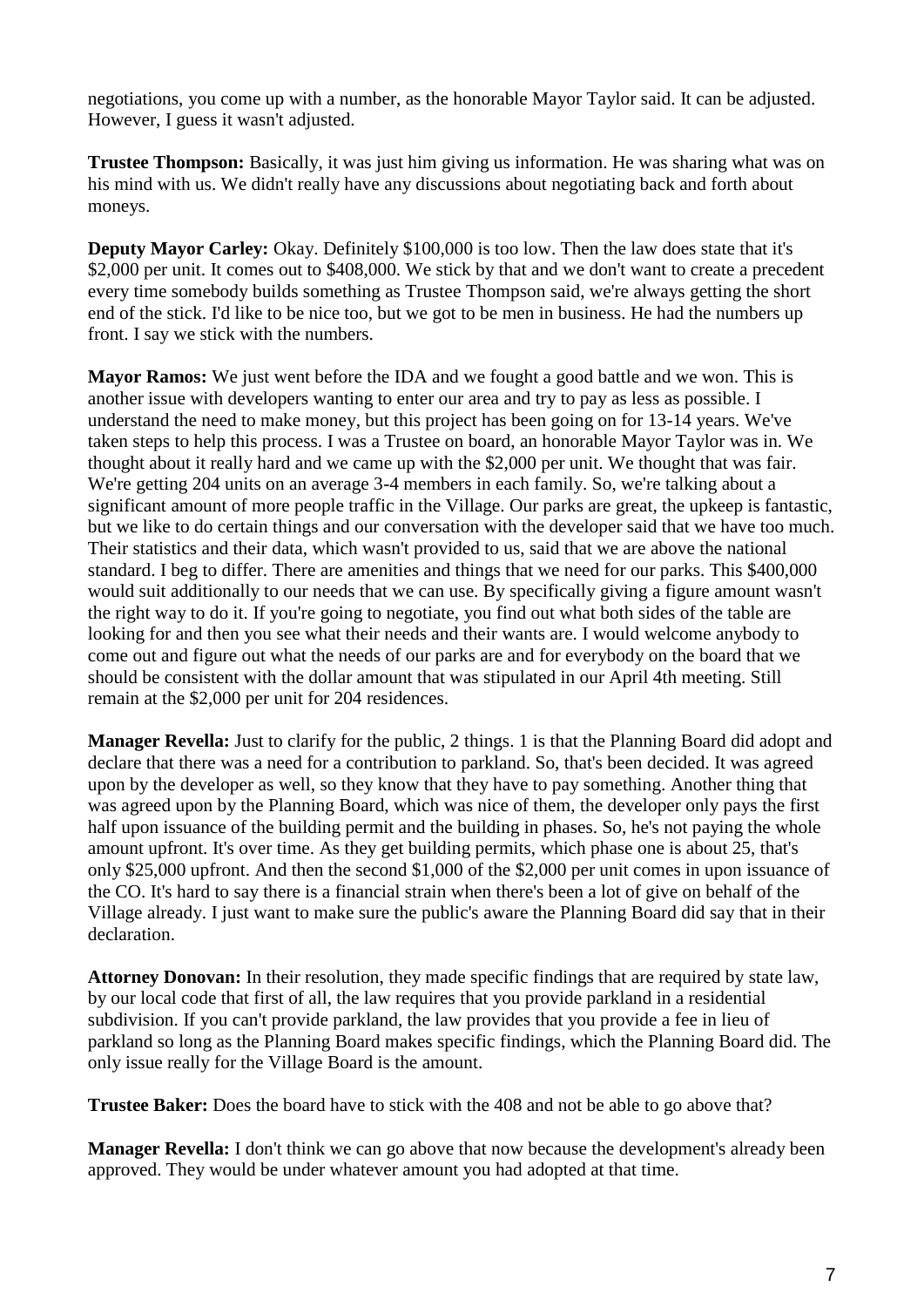**Attorney Donovan:** Correct. There's certain advice that I would like to give to you in attorneyclient when the time is appropriate for that related to the amount.

**Trustee Maher:** I agree. I think that the \$2,000 per unit is definitely suffice, but I think to say that we're higher than the national standard, that really doesn't come into play. We live in a time where things are ever changing, especially in the real estate and considering where we are right now, I think that maybe even dig a little deeper as far as what's going on around us and other developments. How much are they getting per unit. It's booming right now. This is where everyone wants to live, so this is going to be obviously a project that we welcome and respectfully to the developer, I think that we want to make sure we do whatever we can to see this to fruition, but more is needed.

**Manager Revella:** It's on the agenda for next meeting.

**Mayor Ramos:** If anyone has other input, please get it to the Manager and we can discuss it again on the next meeting.

**Trustee Thompson:** There was concern about the time frame, the dates. Are you comfortable that we have enough time between now and the November 16th meeting, or is this going to be something where we may have to have a special meeting noticed?

**Manager Revella:** The time constraint isn't on the board, it's on the applicant.

# **Surplus – 2010 Ford, 2007 Ford, Wood Chipper**

Trustee Sebring made a motion to surplus 2010 Ford Crown Vic, 2007 Ford Crown Vic and 2008 Salsco Wood Chipper. Seconded by Trustee Thompson. All ayes. Motion carried.

# **Public Comment**

**Becky Pearson:** Going back to the last meeting with the letters that I gave you, the 1 about confidentiality, and I do believe in open government, I think that should be. I really liked the conversation you had tonight about the Kidd Farm. Awesome. That's what it should be like all the time. I think Trustees do have a right to comment and to voice their concerns without someone trying to tell them they can't speak, especially their Board members. That being said, debating issues. Great. Debate them. It's not being able to say you can't say that, but debate. Trustee Thompson had mentioned a couple of meetings ago that she wanted the Attorney to possibly look into about confidentiality and what constitutes that and what information you're getting. I don't know if you've gotten that yet. There's been no discussion further on that. I don't know if the Attorney's given you information. Is there information to have? What's confidential and what isn't? Has there been any information?

# **Mayor Ramos:** Yes.

**Becky Pearson:** Okay, thank you. 1 of the other things to address, and Mayor Taylor pretty much said it perfectly. I didn't know she was going to be here tonight, but thanks for showing up, Sue. That was nice. Because we work under Article 15A and our law states of the Clerk, Treasurer and Attorney shall be appointed and salary and compensation set by the Board of Trustees. When will that be done for setting that salary? We've discussed this meeting after meeting. We've established that we are working under Article 15A, which means we are working under our laws, not for 4-400. So, my question to this board is when are you going to vote on the salary for the position of Treasurer. Is there an answer for that? No? You're not voting? You're not going to vote on anything that would be out in public and talked about in public in open government?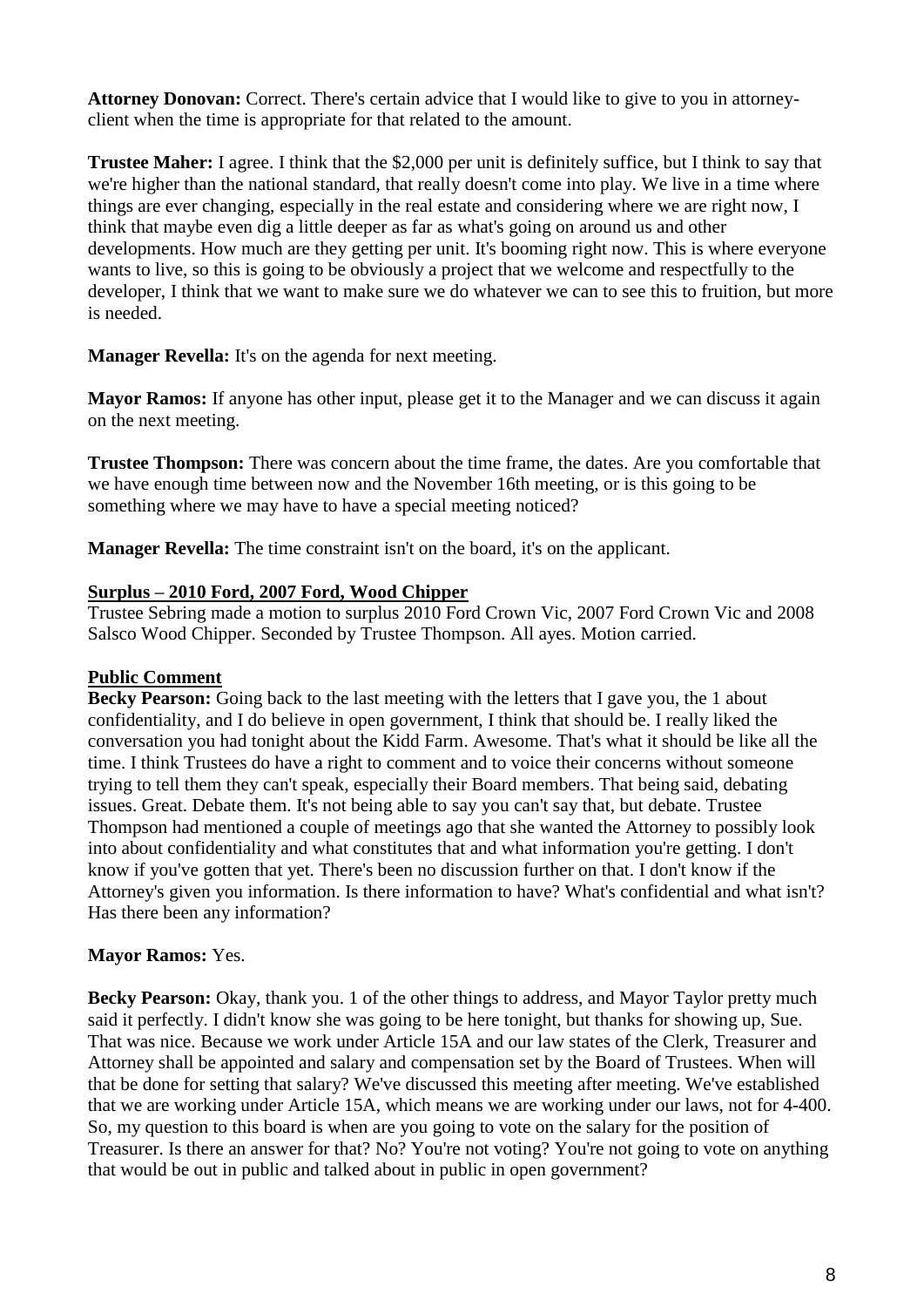### **Mayor Ramos:** Not today.

Becky Pearson: It's been months. Open government on Kidd Farm, it was nicely spoken tonight. Thank you for that conversation because that's really what open government is about. Talking about why and why not you should be doing something. And the public really appreciates that when you do speak like that for us, so thank you very much. Maybe we'll get some answers on that vote for the Treasurer salaried position. Thank you.

**Mary Ellen Matise:** I want to talk about the Climate Smart Committee. I'm on the committee. I want to number 1, start out by complimenting Trustee Thompson for all the work she's been doing on that committee. Thank you. Also Manager Revella. She's been doing a tremendous job. The Village is like charging ahead with being on the Climate Smart radar screen. Getting the charging station, unbelievable, Lynn. Maybe we're the first municipality here in Orange County that got a charging station. I'm not sure, but thank you.

**Trustee Thompson:** Well, don't thank me.

**Mary Ellen Matise:** I'm going to thank you because you were the coordinator of the Climate Smart Committee.

**Trustee Thompson:** Please thank Mr. Revella and Kristen from Lanc & Tully.

**Mary Ellen Matise:** We started this November 2019. We approached the CAC and we said we will operate under the CAC and then Lynn agreed to be the coordinator, and it's been moving right along. The Town's not doing as well. Along with that, I want to bring up critical environmental area. The CAC has a committee that I've been sitting in on. What they've decided to do is to focus on the Tin Brook aquifer. This is of course, so important to the Village of Walden. Without protection of the Tin Brook aquifer, we have no water. That's our water supply. Every one of our wells draws on that aquifer. And if there's any contamination, we're in trouble. So, this critical environmental area is going to mainly focus on the Tin Brook aquifer and it will develop ideas of things that can and can't be done. It'll work along with the Town's new comprehensive plan. Why I'm bringing this up to you is that the first Town board meeting in December, the committee and the CAC are going to present the CEA, the Tin Brook aquifer to the Town Board, seeking their acceptance and approval of that. It's really important that the Village speak up and have input to the Town Board about it and support it and make sure we get it to be as strong as we can possibly make it. We've been talking about this now for years. 15-20 years. We never got our wellhead protection, which is in the Tin Brook aquifer. The Town just always dropped the ball on that which again could be revived under the CEA. So, that all of our wells are protected. I guess there'll be a CEA meeting next week. Mr. Revella, if you're available, maybe you want to come because Gretchen will be there and she'll give us an idea of whether she's got it. In fact, so to background yourself a little bit on this and it should be on the Town website by now, the CAC did an update on their natural resource inventory. Which would include all of the resources that would be part of the Tin Brook aquifer. The Town did adopt it twice. They adopted it in the comp plan and they adopted it separately so that they could get Climate Smart recognition for it. It's available on their website. If it's not, then it would be on the CAC website. That should give you a good background on all of that. Pretty impressed that Karl would put in a guest editorial last week. The Daily Gazette in Schenectady ran this editorial. It's about the committee on open government. The committee on open government has been snoozing. Since Robert Freeman is no longer there and Becky and I knew Bob Freeman pretty well. You don't hear anything much about it. That's what this editorial is about. I don't know if you all read it, but just because it's snoozing doesn't mean it's dead. All of their opinions still hold sway. All of the opinions that Bob Freeman wrote. He was on top of it. He even continued working there after his retirement, like on a part time basis. Local governments lost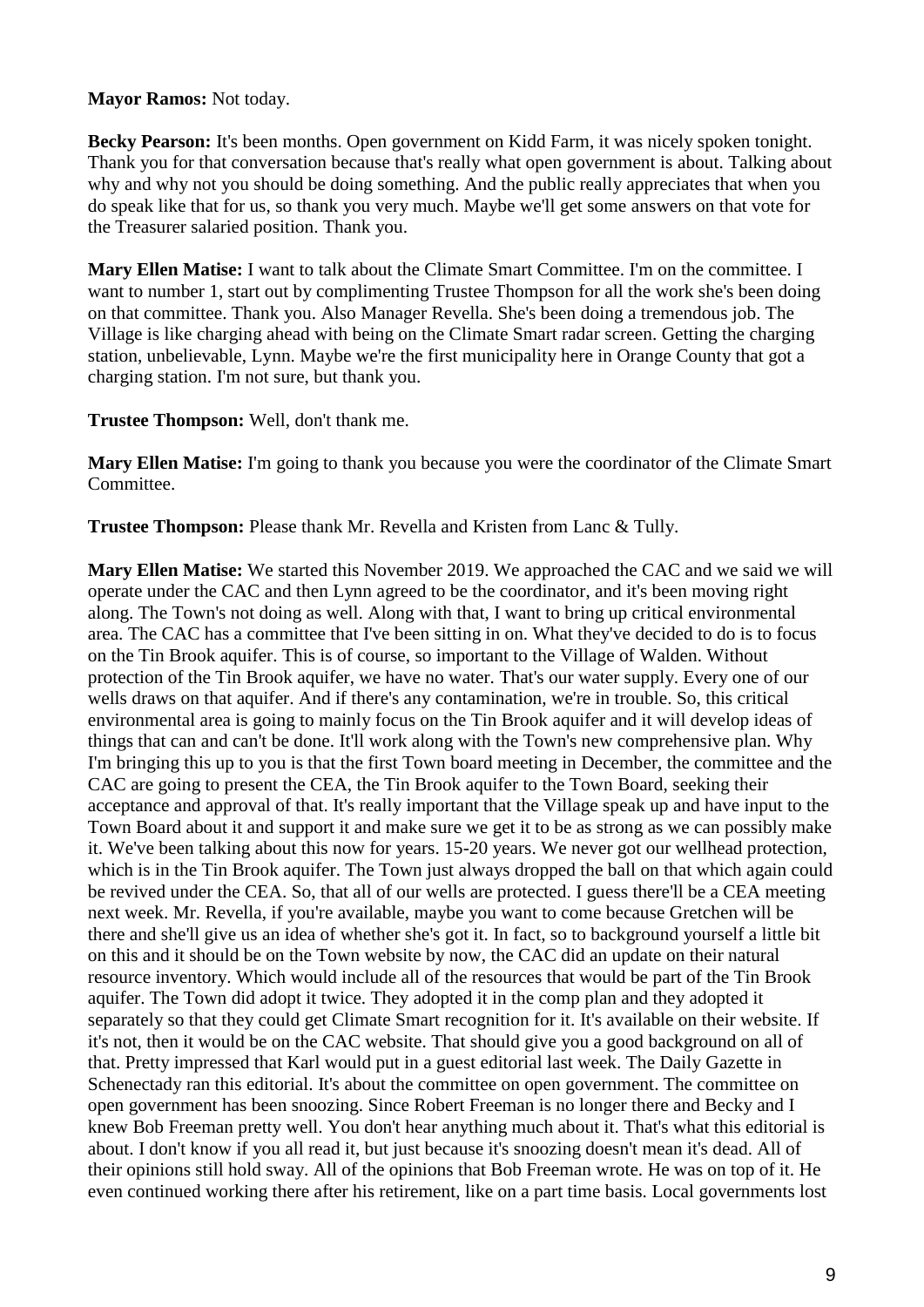a great advocate with Bob being fully retired. But it doesn't mean that the committee isn't there for us and that whatever the committee says is minimized because it isn't.

**Brenda Adams:** 31 Valley. Just want to clarify something that Manager Revella said in his report tonight. I believe at the last board meeting, you said that the tax was not being granted for the Falcon Rest project.

**Manager Revella:** Correct. The PILOT is not being granted.

**Brenda Adams:** Okay. Because you mentioned tonight that we should show up.

**Manager Revella:** Yes. Even though that's not being granted, the IDA is still going to vote on exemptions, mortgage tax and sales tax.

**Brenda Adams:** Okay. That was November 9th and you're looking for the public to show up and be supportive?

**Manager Revella:** Absolutely. There's no more tax exemption, but they're still are looking for mortgage and sales tax exemptions and it's always good to voice our opinion.

**Brenda Adams:** 1 other item, I just like to mention, I have to agree with Becky. That was a great discussion on Kidd Farm tonight. There's 1 thing that nobody's mentioned at all. And now you might have mentioned it among yourselves, but not publicly. Is that a few years ago, when the board agreed to reduce the standard of 20% affordable housing to 10%, it was requested not to have to change the size of those of that 10% that was becoming a market value. And I don't know the total numbers in real estate, but I would imagine the best guess, is that when that went from affordable cost, that 10%, which is 20 units, to market rate. I would say that his sales value for that project probably went up close to a million dollars. I'm just going with \$50,000 per 20 units. Again, I don't know what the market rate is for the townhouses, but that project become a little bit richer or more profitable by the Village reducing to the 10% affordable housing. There was a good give that he received versus what he doesn't want to give now. Thank you.

**Mayor Ramos:** This is why we're all steadfast on the 204 units at \$2,000.

#### **Payment of Audited Bills**

Trustee Sebring made motion to approve Payment of Audited Bills. Seconded by Trustee Baker. All ayes. Motion carried.

# **Correspondence**

**Trustee Sebring:** I received 2 emails from 2 different people in the Village about different items that they were sort of upset about. I don't know if everybody else got them from Dave Ohlmer and Daniel Case.

**Trustee Baker:** Same email from Daniel Case.

**Trustee Maher:** I received that email, as well as the ones from Becky. Dave Ohlmer regarding the office hours and I received another correspondence from a resident regarding all this speeding in the Village. Very concerned.

**Trustee Thompson:** I received the same 2 emails that Brian did and the 1 from Mrs. Pearson. While I did not get correspondence, I did get approached about, the clock. It's even been on Facebook. For whatever reason, the clock's been broken for quite some time, but that seems to be a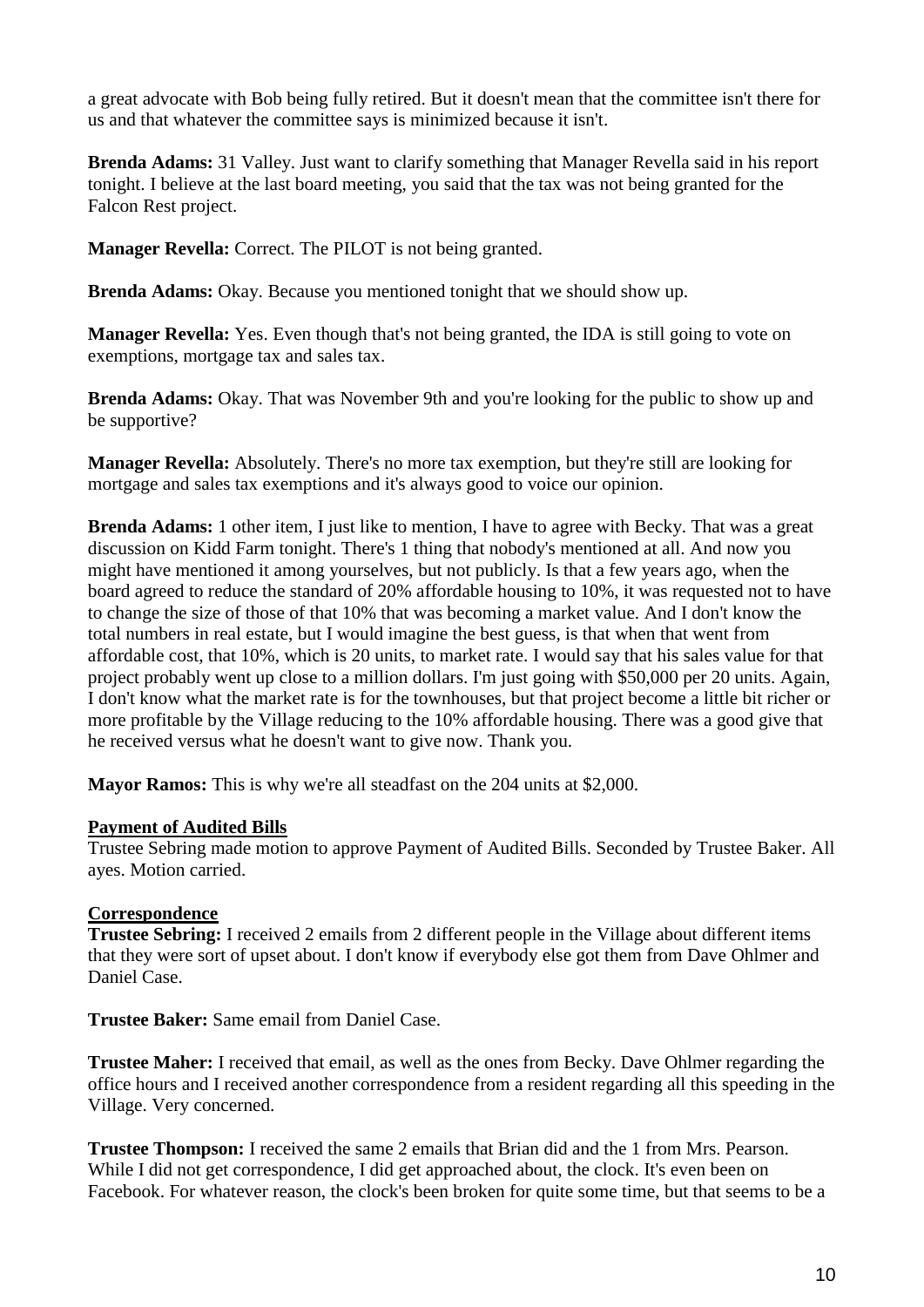bone of contention as of late. People seem to be unhappy about it. I also have had numerous people approached me about speeding in the Village.

**Deputy Mayor Carley:** I just rereading because I want to make sure about the correspondence of the 2 I had. I do have a question, do we contact or do we contact people who put forth a request to be part of a job opening?

**Manager Revella:** Yes. I responded to the gentleman and I believe the Mayor did as well.

**Trustee Thompson:** The 1 email from the gentleman. I do see his point that if we know in advance that a department is going to be closed, I think we should put that on our web site. I think we should. I could understand that. I do know there's a conference coming up for the Building Department that I've been trying to help Dean get scheduled with the County. And if it's approved, there may be a possibility that only the secretary will be in the building that day. I'm going to encourage him to let you know. Maybe we could put that on notice so people would know that that's just not a good day to come into the Building Department for certain things.

**Manager Revella:** Limited staffing, we call it.

**Deputy Mayor Carley:** No, that's fine. But I feel like the public gets a little bit annoyed about that, that we don't put that in a place where they can see it and then they come into town and there's no one there and they get a little perturbed about that. I think we can do a little better with our communication to our Village residents.

**Mayor Ramos:** I received the same 2 emails from Mr. Case and Mr. Ohlmer and numerous complaints of speeding and garbage. But that seems to be working out pretty good. Marisa's been taking care of that issue.

Mayor Ramos read community events into minutes.

# **Miscellaneous Comments from the Board of Trustees**

**Trustee Baker:** In regards to the garbage, it seems to be a continuing problem with the waste cans on West Main Street. The day they're emptied, they're jam packed again with trash that's clearly coming from an apartment. I know when I go by with my dog every night, I bring a garbage bag with me and I'm picking up trash along the side. That's a nightly occurrence. Perhaps removing that particular can and does not have a can there since the residents in those apartments seem to not want to use the dumpsters in the back for some reason and want to use that little garbage can.

**Trustee Sebring:** I saw who was putting it in there one day.

**Manager Revella:** They're getting removed soon, all of them.

**Trustee Baker:** Even the 1 by me, there's a woman, I caught her every morning with a target shopping bag, dumps her kitchen trash in that. That's not what they're there for.

**Trustee Thompson:** John, I'm sorry, when you were talking about the extending different rail trails, have we heard anything more from the Town of Montgomery about what's going on with the Town Montgomery rail trail?

**Manager Revella:** We don't have a date, but they are supposed to have a date for paving.

**Trustee Thompson:** Is it too far into the season this year? Now we're looking into the spring or it's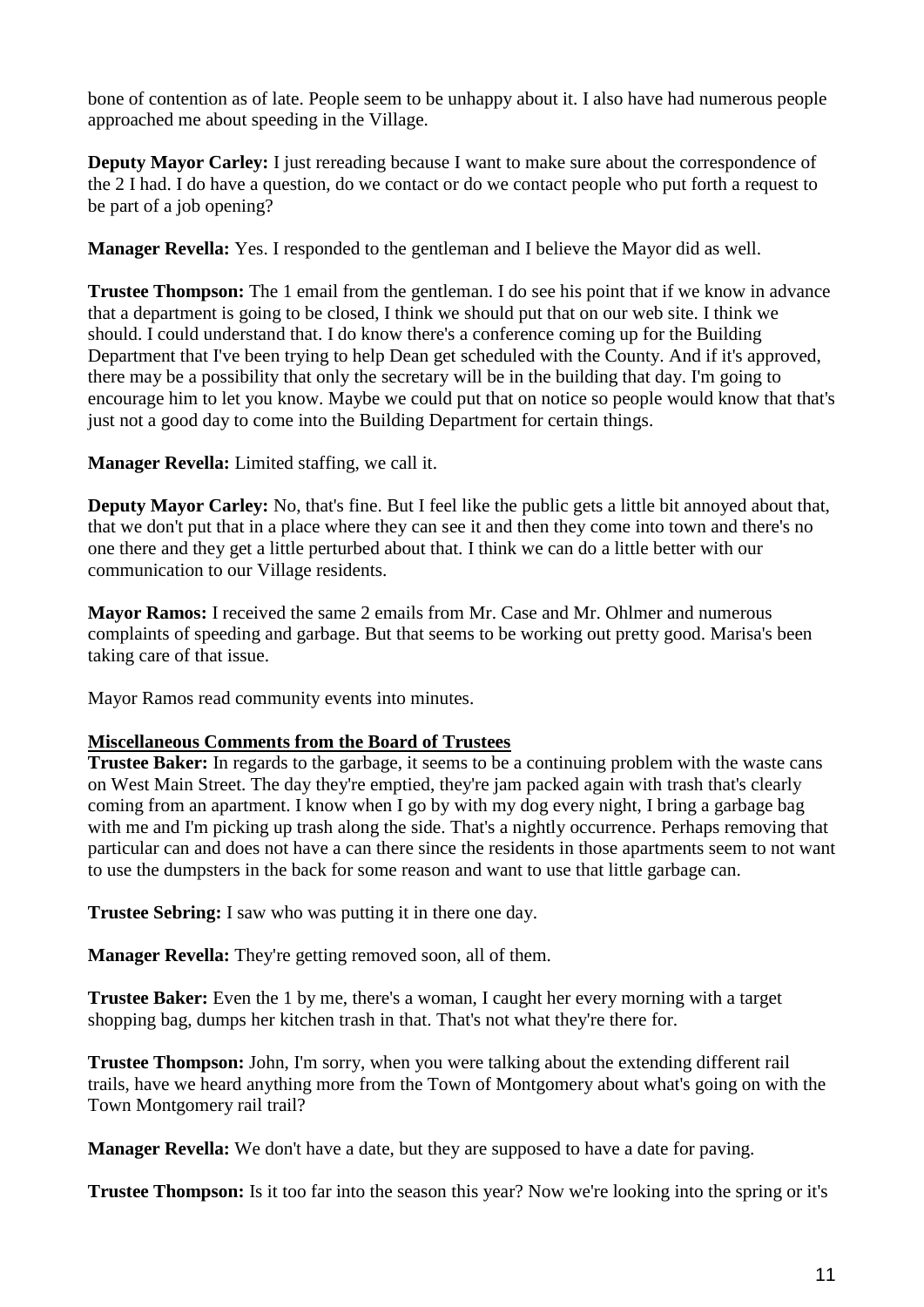### going to still happen?

**Manager Revella:** They can still pave all the way through the end of November.

**Trustee Thompson:** Since we're talking about that, has there been any update on the Hill St Bridge?

**Manager Revella:** No. They were hoping that the infrastructure package from feds would have included something. I asked at the Orange County Transportation, about Bridge New York and there was no update on Bridge New York.

**Trustee Thompson:** I just wanted everyone to know we are still forging ahead with our Climate Smart Initiative. There's a lot of work to do. John and I had a very productive Zoom meeting with Kat Carroll, our regional coordinator. We have a lot of data that we need to collect for her and I did reach out to Dean and he already gave it to me today, so I was really happy about that. Things are really moving ahead with that. And if anybody has been down to the Grove, the meadow project is moving along. We actually have signs of life down there now, so hopefully that's successful. We'll find out in the spring.

**Trustee Sebring:** The only thing I know about the rail trail is that they put the pipe in the past 2. What Shaun had told me was that they're going to seal it and by what he was told from the outfit that was going to seal it, he asked what would be the temperature that you could put it down without it being cold. That he didn't say, but you know, they are going to seal it. They're not going to pave it.

**Mayor Ramos:** The PBA did a phenomenal job on the bike rodeo at Wooster Grove. A lot of smiling faces with the kids receiving bicycles, helmets, way to wear their helmets from Garnet Health and Officer Dave Kurtz did a nice job with the serpentine around the parking lot and kids learned a lot. Nice job Walden PBA.

#### **Executive Session – Attorney Client**

Trustee Maher made motion to enter attorney client session to receive legal advice regarding Parkland Fees as they relate to Kidd Farm project. Seconded by Trustee Baker. All in favor motion carried.

#### **Reconvene**

Trustee Sebring made a motion to reconvene the regular meeting of the Board of Trustees. Seconded by Deputy Mayor Carley. All ayes. Motion carried.

Trustee Thompson made a motion to approve the engagement of special council to oppose PBA Arbitration through Section 75. Seconded by Trustee Baker. All ayes. Motion carried.